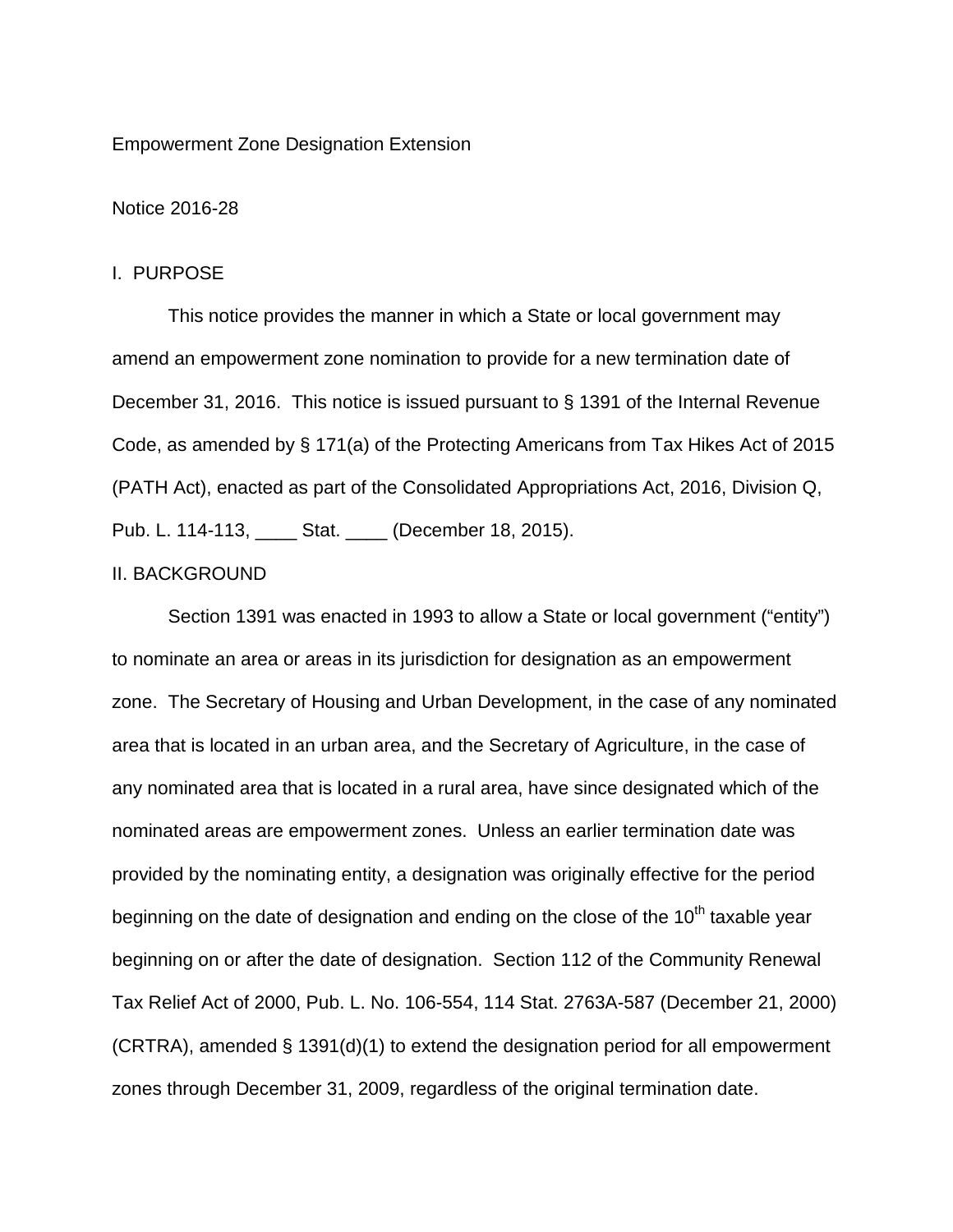Subsequent amendments to  $\S$  1391(d)(1)(A) further extended the designation period through December 31, 2014. See § 753(a) of the Tax Relief, Unemployment Insurance Reauthorization, and Job Creation Act of 2010, Pub. L. No. 111-312, 124 Stat. 3296 (December 17, 2010) (TRUIRJCA), § 327(a) of the American Taxpayer Relief Act of 2012, Pub. L. 112-240, 126 Stat. 2313 (January 2, 2013) (ATRA), and § 139(a) of the Tax Increase Prevention Act of 2014, Pub. L. 113-295, 128 Stat. 4010 (December 19, 2014) (TIPA).

In 2013, the Treasury Department and the Internal Revenue Service (IRS) issued Notice 2013-38, 2013-25 I.R.B. 1251, pursuant to § 753(c) of TRUIRJCA and § 327(c) of ATRA. Notice 2013-38 provided that any nomination for an empowerment zone that was in effect on December 31, 2009, is deemed to be amended to provide for a new termination date of December 31, 2013, unless the nominating entity declined the extension in a written notification to the IRS. In 2015, the Treasury Department and the IRS issued Notice 2015-26, 2015-13 I.R.B. 814, pursuant to § 139(b) of TIPA. Notice 2015-26 provided that any nomination for an empowerment zone that was in effect on December 31, 2013, is deemed to be amended to provide for a new termination date of December 31, 2014, unless the nominating entity declined the extension in a written notification to the IRS. No written requests were received under either Notice 2013-28 or Notice 2015-26. Accordingly, the designations of all empowerment zones currently have a termination date of December 31, 2014.

In 2015, Congress further amended § 1391(d)(1) to extend the period for which an empowerment zone designation is in effect by an additional two years. As amended by § 171(a)(1) of the PATH Act, § 1391(d)(1) provides that any designation of an

2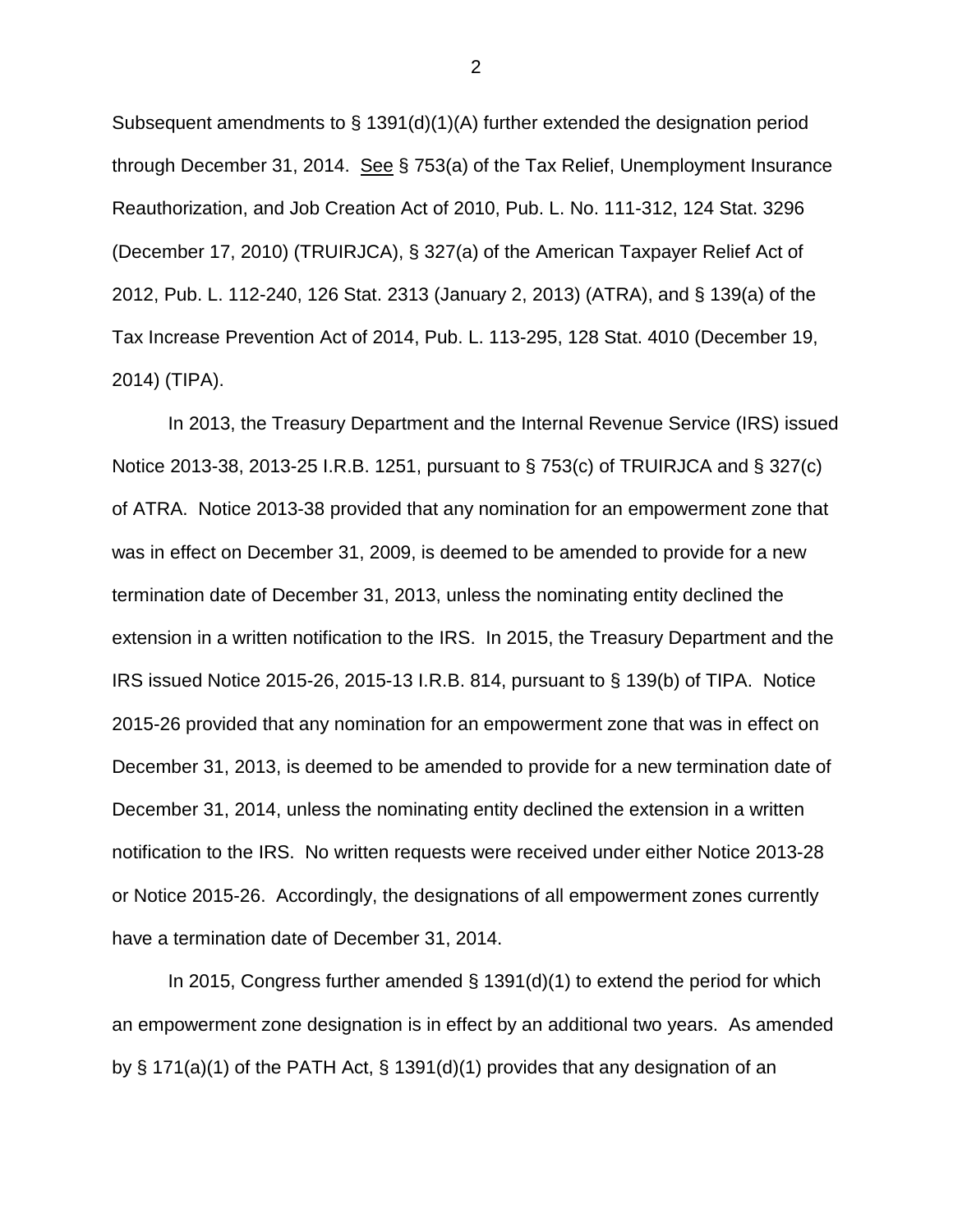empowerment zone ends on the earliest of (A) December 31, 2016, (B) the termination date designated by the State and local governments as provided for in their nomination, or (C) the date the appropriate Secretary revokes the designation. Section 171(a)(2) of the PATH Act provides that where a nomination of an empowerment zone included a termination date of December 31, 2014, § 1391(d)(1)(B) shall not apply with respect to such designation if, after the date of the enactment of the PATH Act, the entity that made such nomination amends the nomination, in such manner as the Secretary of the Treasury may provide, to provide for a new termination date. The amendments made by § 171(a) of the PATH Act apply to taxable years beginning after December 31, 2014.

Thus, pursuant to the PATH Act, an entity must amend its nomination to provide for a new termination date of December 31, 2016, in order to retain an empowerment zone designation that is effective through that date. Section III of this notice provides the procedures that an entity must follow to amend its termination date.

III. AMENDMENT OF A NOMINATION TO EXTEND EMPOWERMENT ZONE DESIGNATION THROUGH DECEMBER 31, 2016

Any nomination for an empowerment zone with a current termination date (as amended by CRTRA, Notice 2013-38, and Notice 2015-26) of December 31, 2014, is deemed to be amended to provide for a new termination date of December 31, 2016, unless the nominating entity sends written notification to the IRS by May, 24, 2016. The written notification must affirmatively decline extension of the empowerment zone nomination through December 31, 2016. If the United States mail is used, the notification should be sent to the following address:

> Internal Revenue Service Attn: Charles Magee, CC:ITA:7, Room 4136

3